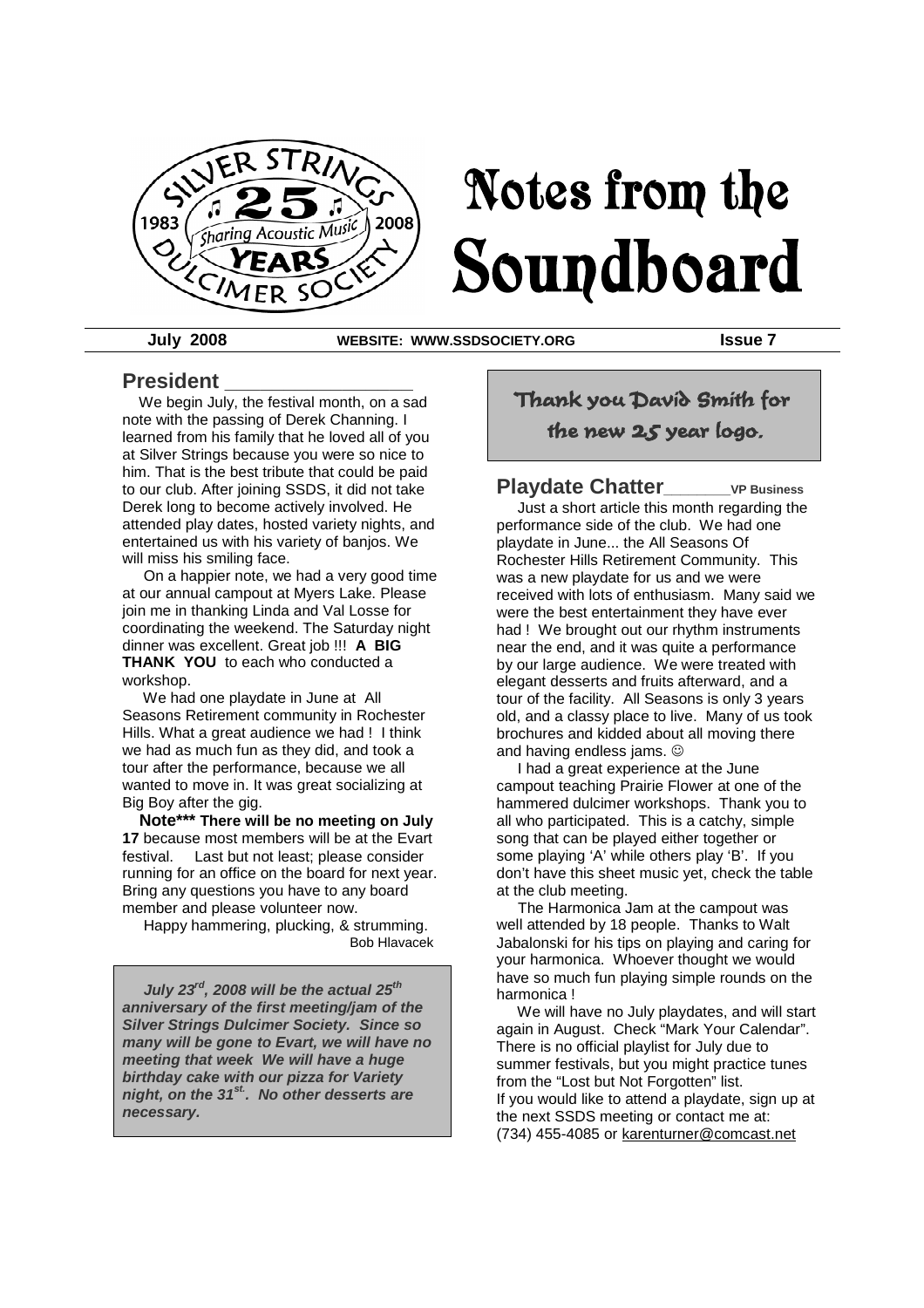

## **VP Programs**\_\_\_\_\_\_\_\_\_\_\_\_\_\_\_

We had a great campout ! Thank you to all who helped make it so successful. It rained on Friday, but we were able to use the barn for jamming and the potluck. The weather was perfect Saturday, no rain and not too hot. We couldn't have asked for a better day, and everything went off without a hitch. We had a great caterer who served us terrific food and gave us plenty of it for Sunday brunch.

**A big thanks** to all who helped make the 2008 campout a success... the people who offered to set up before meals and to clean up afterward.

Karen did a great job leading her first workshop. Everyone was supportive and happy to see how at ease she was, and we look forward to more workshops with her. Seasoned Sharon taught a workshop, and we were all playing the tune by the end. Enthusiastic Theresa led a uke workshop, gearing it to all the different levels that attended. Veteran Marie gave a mountain dulcimer workshop, which involved all levels of players. Walt was very informative in this first SSDS harmonica jam. I had just bought my harmonica before the campout, and I learned so much about the care of the harmonica that I didn't know before. Karen had made a CD that she passed out to everyone attending. It was about learning to play the harmonica. Karen led the well attended Friday night jam, and a slow jam Saturday afternoon. She was my right hand gal, **thank you** !. Bob and Sandi Hlavacek made another spectacular breakfast, and they served brunch to all those who stayed to play for the church service on Sunday.

I also want to thank Jane Chevalier and Rich Smith for offering to host the July Variety Night. We look forward to hearing Jane's jokes! **I hope to see you at Evart.** . . . Linda Losse

#### **LOST BUT NOT FORGOTTEN TUNES**

Red Haired Fiddlers Waltz Kentucky Waltz Possum Up A Gum Stump Rochester Schottische Drunken Sailor Wildwood Flower Death Valley Waltz Folk Medley Metsakukkia

#### **Banker Ours**

On Sunday August 3<sup>rd</sup>.our summer picnic will be held at German Park again (northeast of Ann Arbor) (noon to whenever). Hot dogs and burgers, iced tea, lemonade, and soft drinks will be provided. *Please Bring a dish to pass.* Bring your family and friends. There will be a \$3 fee for non-members, free under 5 years old. Please reserve your space with numbers so we can plan for food. Jamming will follow lunch. We have the entire park & pavilion to ourselves.

**If you come from the Metro-Detroit area, drive M-14 west, exit at (#15) Gottfredson Rd, turn right .6 miles to light at N Territorial Rd., turn left 4.5 miles to Pontiac Trail (2nd light), and left 1.1 miles (past Northfield Park) to German Park entrance on your right.**

**George** 

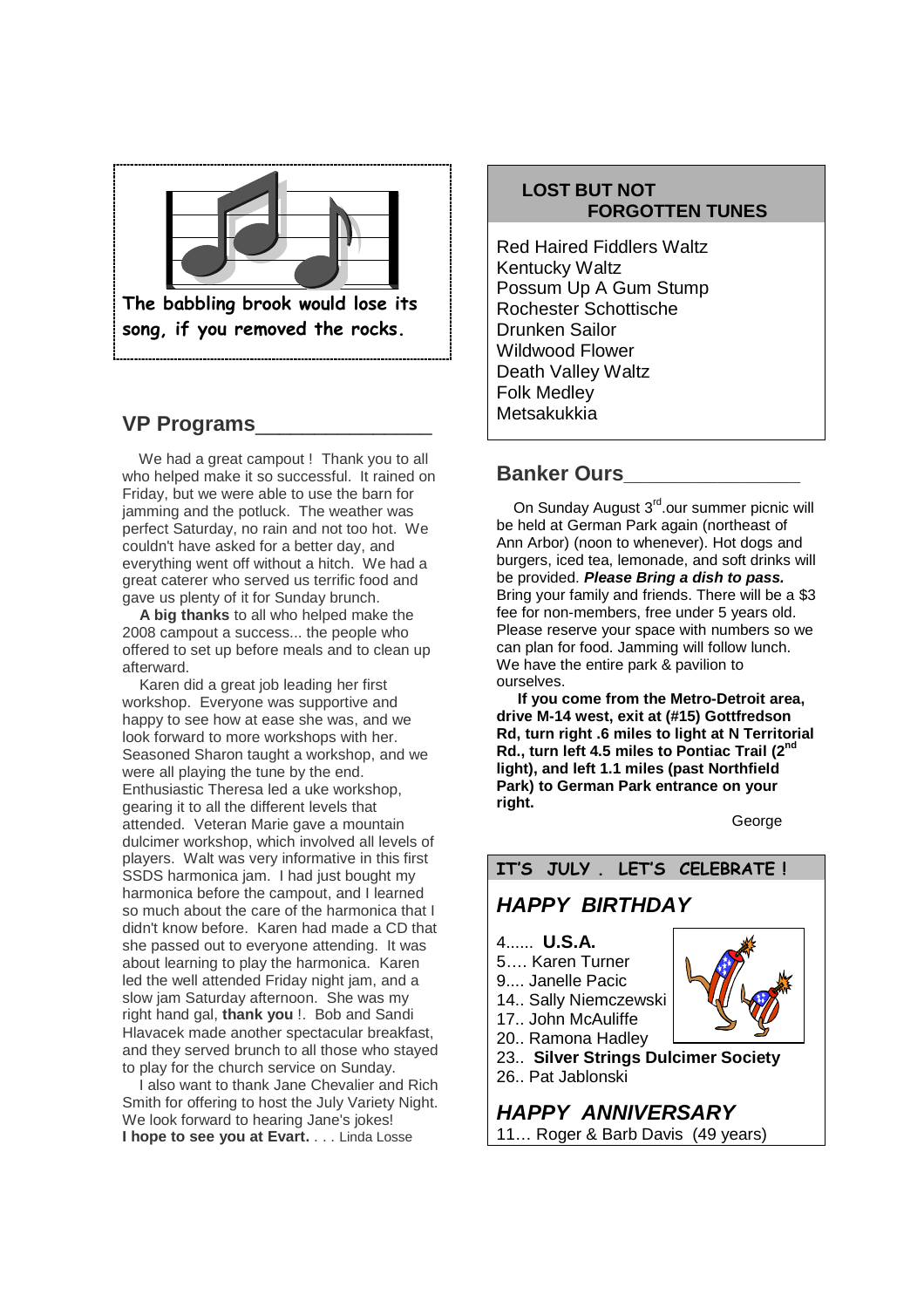

Derek Channing easily endeared himself to most he met. His quick wit and his humor was endless. He was a brilliant man,whose unassuming ways allowed everyone to feel his equal. . He introduced us to

the bouzouki, but his true passion was his banjo. He was always conscious of the fact his banjo could easily overpower any and all instruments playing around him, and made sure that didn't happen. He was always willing to help anyone with anything.

He wasn't famous, but did so much to preserve and promote the banjo and the "lesser known music" that he became, indeed, an important figure in its history. He was mentor and friend to countless youth, and like a "favorite uncle" to most.

His commitment to preserve and promote the voice of the banjo was manifested in his development of the "Next Generation Banjo Band". When he noted the banjo players he saw seemed all over 60years, he spread the word he wanted to change that. He gathered donations of banjos from attics, basements, manufacturers and shops around the country, matching them with young people he taught for free. He was so proud of his students' accomplishments, it was as if they were his own children. He was in the process of spreading that venture across the USA, when his time ran out.

Derek's passing is a HUGE loss to the musical world, and to the countless lives he touched. We are truly lucky to have known him. Surely, there is a really fine new banjo player in the band of angels.

*Lynn Ellen Kaiser had just completed an interview with Derek and a biography for the Soundboard "Getting to Know You" column. When we heard of his passing, it was edited into a tribute to his life. His VERY interesting story is available at meetings or by contacting me at datadoc@sbcglobal.net or (734)663-7974.)*



#### **FAVORITE FESTIVALS & FUN :**

| July $17-20$ . Evart Funfest      |
|-----------------------------------|
| Aug.3. SSDS Annual Picnic         |
| Aug. 21-24. Midland Dulcimer Fest |
| Oct. 2 SSDS Annual Banquet        |



Those of you who attended Variety Night in January may recall that 13-year old SSDS member Greg Kaiser performed three songs on his guitar banjo, accompanied by his parents Ken and Lynne Ellen (on guitar and bass). At that time, he told us that a video recording of that performance would be submitted to the Fretted Instrument Guild of America (FIGA) as an entry in their 2008 National Competition for Youth.

Kids aged 18 and under from all over the country were urged to submit recordings of live 2008 performances (on any fretted instrument) which would be judged by a panel of experts, in a manner similar to the Solo and Ensemble tradition of school bands and orchestras.

The results are in! Greg received a Superior rating, and placed third overall. He was awarded a certificate of recognition on stage by the FIGA Vice President after the Kaiser Family Band performed at the Great Lakes International Banjo Convention on April 26 in Dearborn. When his medal arrived, this photo was snapped. **Congratulations, Greg!** It is a pleasure to watch you growing into a fine young man, and growing musically.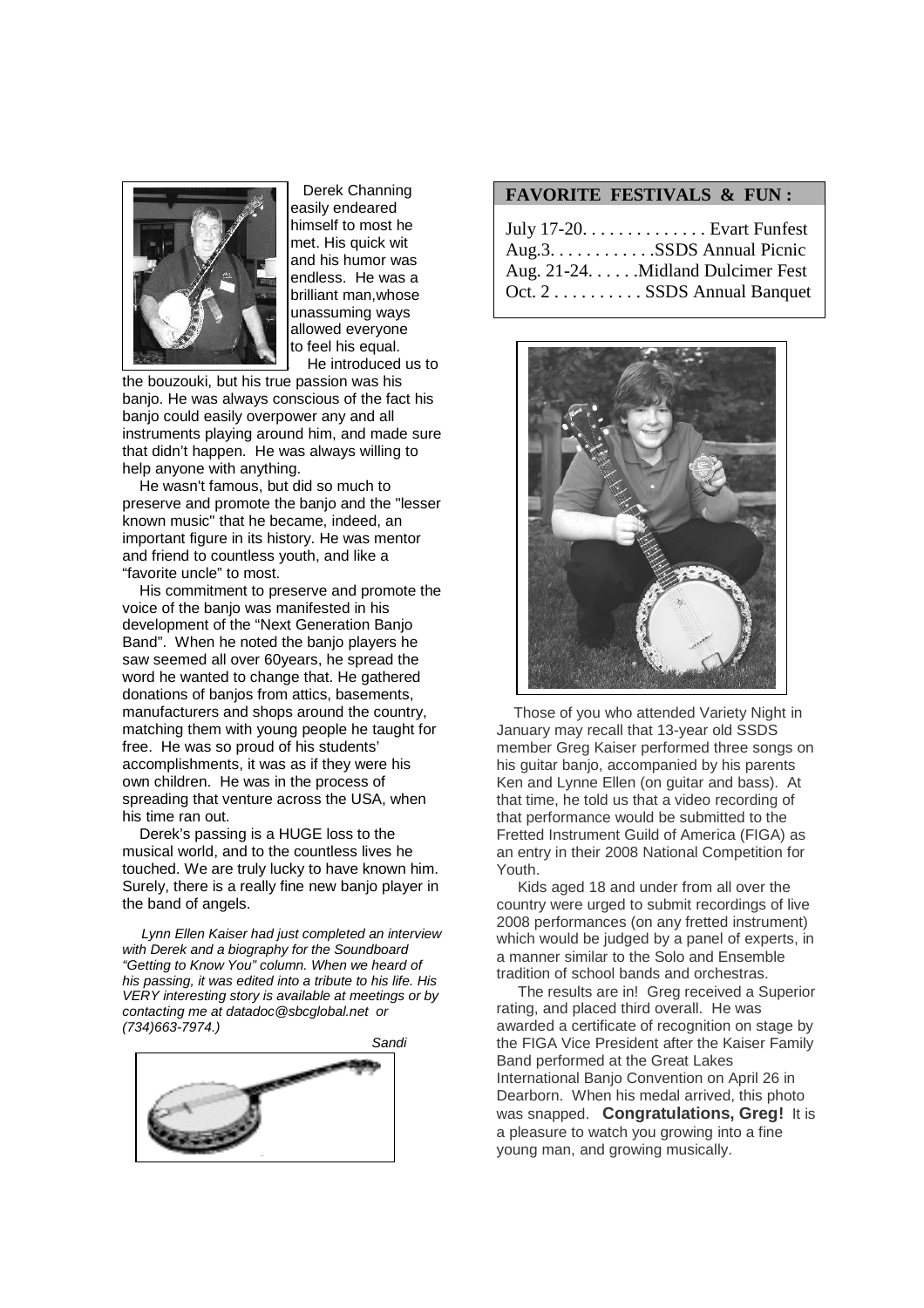## **FESTIVALS ARE HERE ! WANT TO CAMP, BUT HAVE NO EQUIPMENT ?**

Here's a deal for you... **FREE** use of a tent (sized to sleep 4, and you can stand up in it). Included in the "price" is a queen sized air-bed and linens. We can even throw in a porta-potty for night-time ! We will help with set up (very easy). It's available for the Evart, and/or Midland festivals.

It's a dry place to "stash your stuff"... it's quite comfortable for sleeping... and **the price is right... FREE !** There actually are people with campers who leave them home so they can enjoy "Tent City" at Evart, surrounded by a terrific bunch of people. The restroom and shower facilities at both festivals are very good to excellent.

To experience this musical adventure, contact Bob or Sandi Hlavacek to reserve your housing (734) 663-7974.

### *EVART... HERE WE COME !*

Here are the Saturday night pre show tunes for the attempt to break the record for the most Hammered Dulcimers ever assembled for a performance. Everyone is encouraged to participate... beginner through advanced.

| <b>Saturday Night</b>                                                 |   |
|-----------------------------------------------------------------------|---|
| <b>Hey Polka</b>                                                      | G |
| <b>Over the Waterfall</b>                                             | D |
| <b>Rakes of Mallow</b>                                                | G |
| John Ryan's Polka                                                     | D |
| Soldier's Joy and<br><b>Whiskey Before Breakfast</b><br><b>Medley</b> | D |
| <b>You Are My Sunshine</b>                                            | G |
| <b>Star Spangled Banner</b>                                           | G |

You may print the music from the Evart Funfest website by clicking on each individual tune on the Saturday night list, or purchase a packet at the ODPC desk when you arrive.

**This year, the Friday night pre-show concert will be performed by MOUNTAIN DULCIMERS ONLY.**

## **MARK YOUR CALENDAR**

**Thurs, July 31st, SSDS Variety Night** *PLAYDATES:*  $Sat,$  August  $9<sup>th</sup>, 1:30-3:30$  pm Marine City Garage Sale Jam Sat, August  $30^{th}$ , 7:00-9:00 pm Marine City Concert Series Thurs, September 11<sup>th</sup>, TBA Escapees RV's, Belleville, Sat, September  $13^{th}$ , 12:00-1:30 pm Northville Victorian Festival Sun, September 14<sup>th</sup>, 12:00-1:30 pm Northville Victorian Festival Fri, October 17, 2:30-3:30 pm Royal Oak American House



Workshops and jams are the main focus of the SSDS annual campout. The harmonica jam (above) enticed a lot of people to try out a new instrument. After some good, basic information was shared, actual tunes were being played by almost all.

The "Prairie Flower" workshop (below) was well attended, as were all of the others offered. Learning is fun in the relaxed atmosphere of the campground. Music is almost everywhere, and Myers Lake has lots for the non-musical family members to do.

The weather was cool and comfortable. The Friday potluck, Saturday breakfast and catered dinner, and Sunday brunch gave enjoyable time for socializing. If you missed it this year, try really hard next year... there is so much to gain.